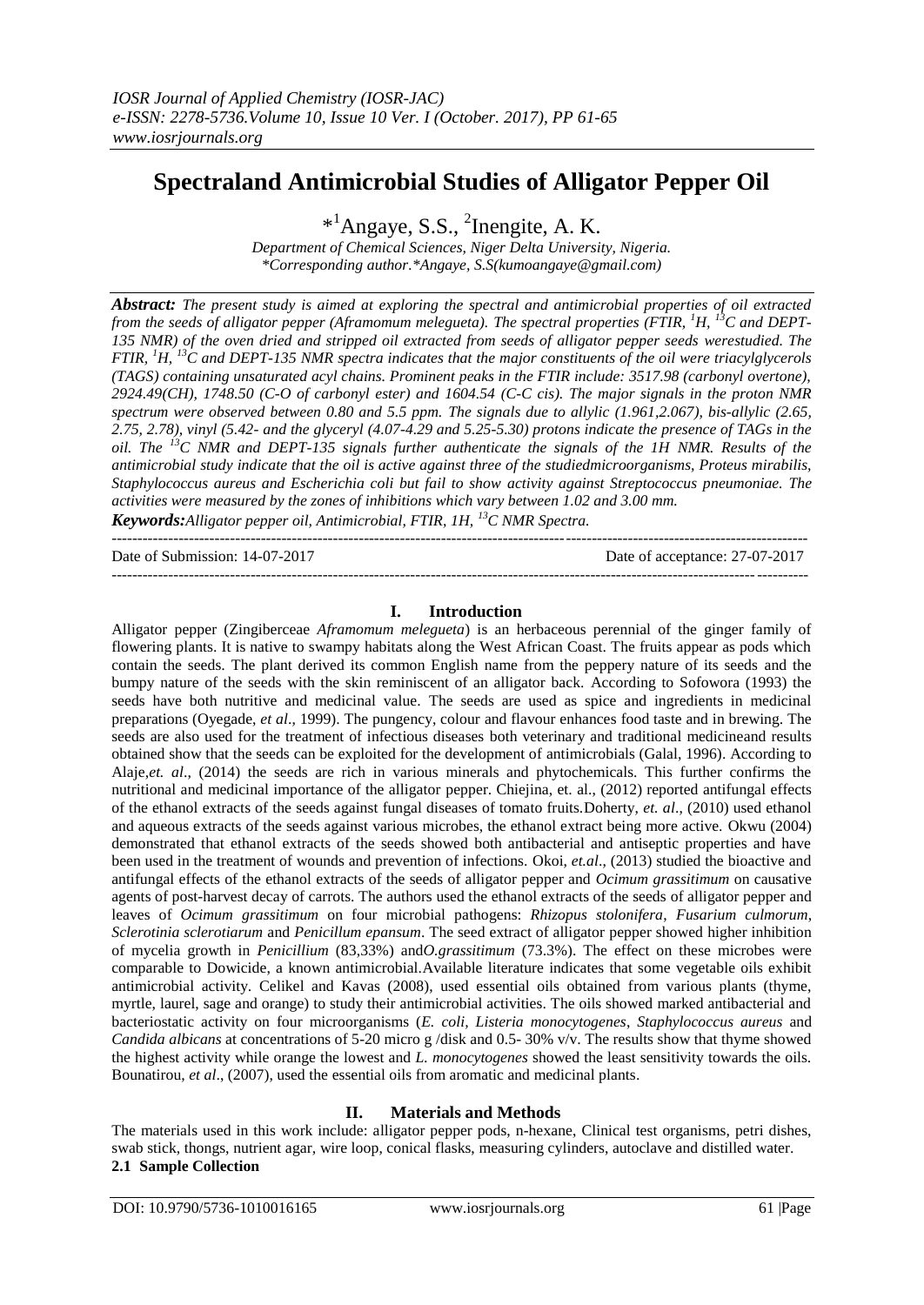Alligator pepper pods were obtained from local traders in Swali market, Yenagoa and stored in cool dry place until they were used. The pure bacterial isolates used in the study were obtained from the Federal Medical Centre (FMC) Yenagoa. Each organism was maintained on the nutrient agar and sub-cultured/ stored at  $4^0C$ until they were used.

## **2.2 Methods**

#### **2.2.1Oil Extraction**

Oil was extracted from the crushed seeds of alligator pepper. The extracted oil was purified and dried according to the method of Angaye, *et al*., (2013), cooled to room temperature and stored in a freezer until used.

#### **2.2.2Inoculation of bacterial Isolates**

The pure isolates were freshly grown in nutrient broth and incubated for 24 hours at  $37^{\circ}$ C. At the end of the inoculation, a sterile swab stick was used to inoculate the prepared agar plates. A different swab was used to spread the inoculum over the surface of the plate in three directions, rotating the plate approximately at  $60^{\circ}$ C.

#### **2.2.3Disc Diffusion Method**

The disc diffusion sensitivity method was followed to determine the antimicrobial activity. The discs were soaked in the alligator oil. The five discs were placed using sterile thongs on the surface of the already inoculated agar plates and incubated for 48 hours. At the end of the incubation period, a metre rule was used to measure the zones of inhibition (mm).

#### **2.3 Control**

A control experiment comprising inoculums without the study oil was also carried out.

For both the sensitivity test experiment and the control, duplicates were carried out and an average value was obtained.

#### **2.4Spectra analysis**

The FTIR of the oil was run on Perkin Elmer Spectrum Version 10.4.3, while the proton, DEPT-135 and carbon-13 NMR spectra of the oil were run on 400 MHz spectrometer.

## **III. Results**

The results of the antimicrobial studies and spectral analysis are displayed in the Table 1 and in Figures 1 to 4 respectively.

| <b>Table 1:</b> Results of Allthur Foolar Studies |                    |                   |
|---------------------------------------------------|--------------------|-------------------|
| Microorganism                                     | Zone of inhibition | Hexane (control)  |
| Proteus mirabilis                                 | $2.5 \text{ mm}$   | $0.0 \text{ mm}$  |
| Staphylococcus aureus                             | $3.0 \text{ mm}$   | 0.0 <sub>mm</sub> |
| Escherichia coli                                  | $1.02$ mm          | $0.0 \text{ mm}$  |

Streptococcus pneumoniae 0.0 mm 0.0 mm

**Table 1:** Results of Antimicrobial Studies

## **FTIR**

The FTIR of the oil (Figure 1) displayed the following signals: 3517.98 (carbonyl ester overtone), 2924.490 (CH), 2854.49(CH<sub>2</sub>), 1748.50 (carbon ester), 1604.54(C-C cis), 1365.46(CH<sub>2</sub>), 1464.29, 1357.02(CH<sub>3</sub>), 12689.46, 1235.27, 1206.27, 1152.49, 1121.76, 1035.34, 930.04, 850.86,816.90,791.90, 726.56(C-H of CH3), 661.45 and 606.48 cm<sup>-1</sup>.

## **Proton (<sup>1</sup>H): NMR**

## **Peaks due to terminal methyl groups:**

The proton NMR spectrum displayed signals in the region between 0.80 and 5.5 ppm, the usual region for protons in acyl chains (Figure 2). Two double triplets at 0.886, 0.873, 0.860 and 0.852, 0.846, 0.838 due to terminal methyl protons. The peaks of the methylene envelope were observed between 1.235 and 1.281 ppm. Protons of methylene group beta to carbonyl group 1.510 and 1.615 ppm The allylic protons due oleic linoleic and linolenic acyl chains were observed at1.961 and 2.067. Methylene protons alpha to carbonyl group were observed between 2.164 and 2.358. The bis-allylic protons due to linoleyl moiety were observed at2.65, 2.75 and 2.78 2.86 ppm. The methylene protons of the glyceryl group were observed between 4.07 and 4.29, while the methine protons of the glyceryl group occur at 5.25 and 5.30 ppm and the vinyl protons of the alkene multiple bond were observed at5.42 and5.424 ppm.

## **<sup>13</sup>Carbon NMR**

The spectrum showed signals in the region between 13.0 and 220 ppm grouped into four regions (Figure 3). The signals due to the saturated carbons were observed between 13.0 and 60.0 ppm. The terminal methyl carbons at 13.95, 13.81 13.84, 14.00, 14.05; the signals due methylene carbons (27) were observed between 22.34 and 36.47; others between 40.50 and 55.88 ppm. The signals due to the glyceryl carbons were observed at 62.10(TAG 1,3carbons) and 67.71 (TAG-2 carbon). Vinylic (olefinic) carbons were observed between120.76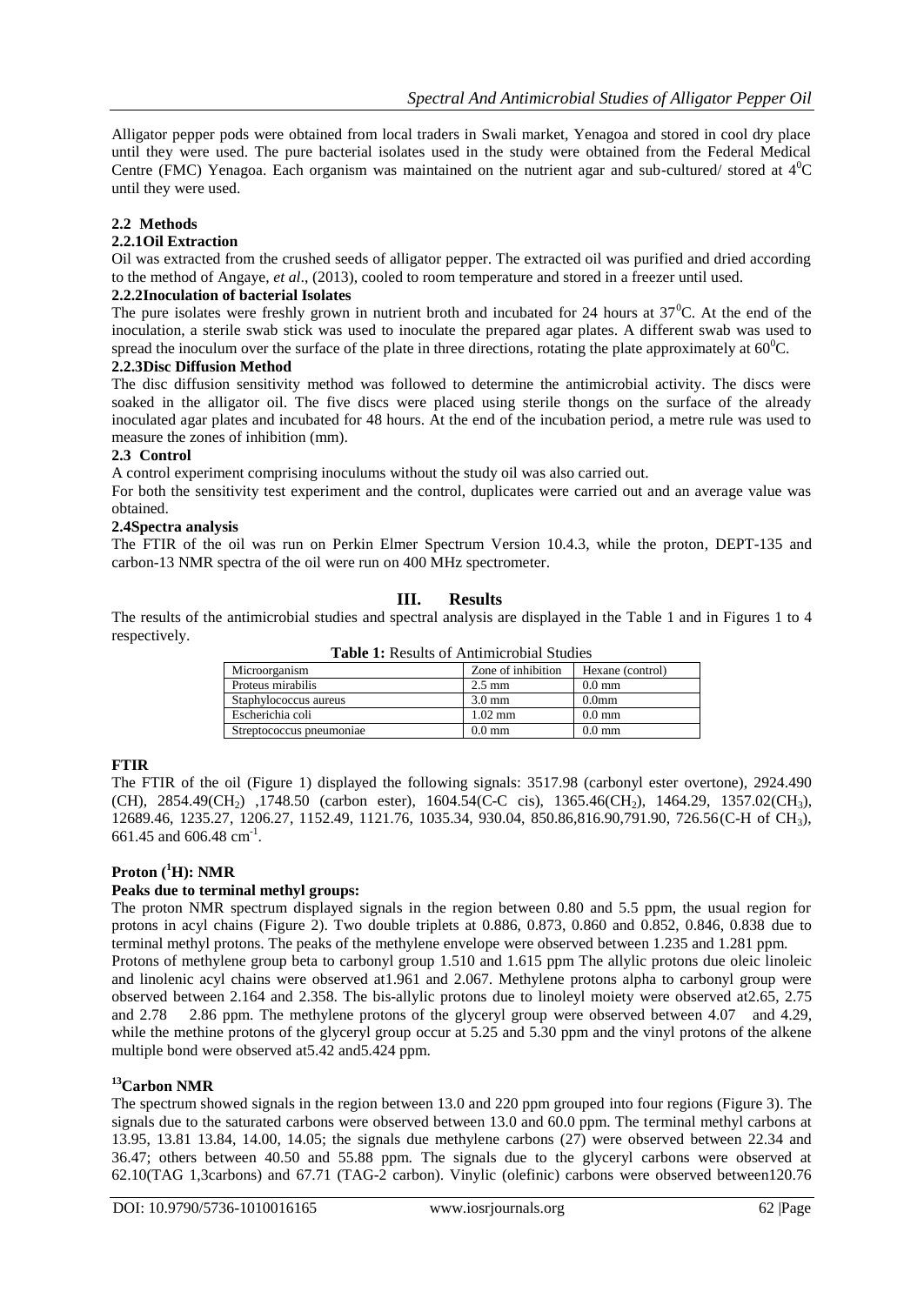and 133.12;143.93 and 146. 42.The carbonyl carbons were observed at172.79, 173.20 193.45 and 194.27, then 210, 211.30.

#### **DEPT-135 spectrum.**

The DEPT 135 NMR spectrum of the oil is displayed in Figure 4. The signals observed above 170 ppm in the  $13$ Carbon NMR spectrum were absent in the DEPT -135 spectrum (210, 211.30 172.9, 173.20 193.45 and 194.27). The peaks due to methylene carbons (2.164 and 2.358) were observed as negative peaks, while the signals due to methine and methyl carbons were observed as positive signals.

#### **IV. Discussion**

The oil was light yellow in colour, pepperish and the yield was low, confirming an earlier study by Adeyeye, et al., (2014) who classified the seeds as low in fatty acids. The presence of polyunsaturated fatty acids (PUFAs) in the oil is confirmed by the presence of allylic and bis-allylic peaks in both the  ${}^{1}H$  and  ${}^{13}C$ NMR spectra of the oil. The antimicrobial study shows that the oil extracted from alligator pepper show activity against three of the study organisms: Proteus mirabilis, Staphylococcus aureus and Escherichia coli but fail to show any activity against Streptococcus pneumoniae. The results show that the oil has the potential to inhibit/ inactivate the test organisms and can be used as a constituent of some foods and emollient in ointments for the purpose of inhibiting the growth of microorganisms. This likelihood is against the desire of using natural products for the preservation of food in order to reduce or/ and inhibit the activities of microbials or food borne pathogens compared to the use of synthetic compounds. Also the desire towards green consumption requires the use of fewer synthetic food additives and products with low impact on the environment. This principle has led to the search for new methods of producing safe food that have a natural or green image.

## **4.1Spectral Analysis**

#### **FTIR**

The spectrum displayed significant absorptions at 3517.98 (carbonyl ester overtone) 2924.490, 2854.49(symmetrical and unsymmetrical vibrations of  $CH_3$  and  $CH_2$ ) 1748.50 (ester carbonyl) 1604.54,1514.79,1465.87,1370.90, 1270.81, 1236.82, 1207.85, 1151.84, 1036.85, 936.94,812.01 727.89, 607.85, 573.83 and 508.83 cm-1 absorption bands were assigned frequencies by comparison with published literature (Henna-Lu and Tan,2009; Valentina, *et. al*., 2013). Theseabsorptions show the oil to contain triacylglycerols (Gomez, et. al., 2011).

#### **Proton NMR**

The proton NMR spectrum of the oil displayed the following signals: 2 double triplets at 0.886, 0.873, and 0.860; 0.852, 0.846 and 0.838 ppm. Protons of the methylene envelope showed signals between 1.235 and 1.281; methylene protons beta to a carbonyl group were observed between 1.510 and 1.615; signals due to allylic protons between 1.961 and 2.067; methylene protons alpha to carbonyl group were observed between 2.164 and 2.358; Bis-allylic protons between 2.65 and 2.75; 278 and 2.86. The glyceryl protons were observed between 4.07 and 4.29; 5.32 and 5.424, while the vinylic protons were observed between 5.32 and 5.424 ppm.

## **<sup>13</sup>C NMR**

The<sup>13</sup>C NMR spectrum displayed signals between 13.95 and 211.30 ppm grouped into four sets of peaks. Saturated carbon atoms of the hydrocarbon chains (methyl and methylene carbons, 13.95 to 55.86 ppm), the allylic carbons were observed at 27.16, 27.21 and 27.76 ppm, while the bis-allylic carbon atoms were observed at 25.09, 25.40 and 25.63 ppm, the glyceryl carbons at 62.10 and 67.71; vinylic carbons were observed between 120.76 and 133.12. (143.93 and 146.42). The signals due to the carbonyl carbons were observed at 172.79, 173.20, 193.45 194.27, 210.50 and 211.3 ppm. The peaks were assigned by comparison with literature (Zamora et. al., 2009). The above spectral assignments were confirmed by the DEPT-135 spectra. The signals above 170 ppm which were absent in the DEPT-135 spectra confirm these peaks to be due to carbonyl (quaternary) carbons (Dawoud, *et al*., 2002).

## **V. Conclusion**

The results from the present work show that the seeds of alligator are low in lipids. Also the oil contains TAGs as indicated by spectral data and the oil can be utilized as a constituent in medicaments for inhibiting microbial activities.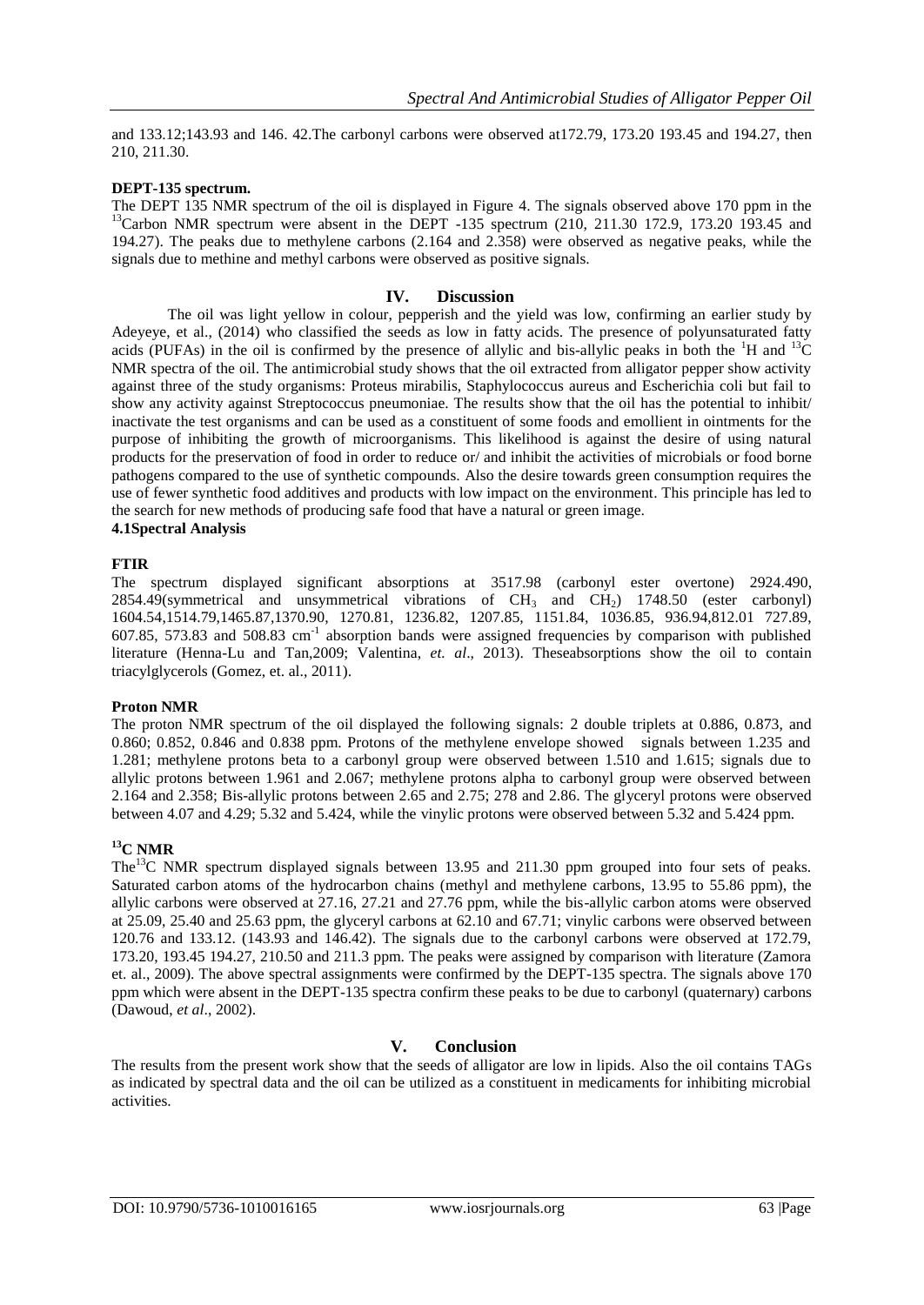#### **References**

- [1]. Adeyeye E.I., Adesina, A.J. & Fagbohun, E.D. (2014): Lipid Composition of Aframomum melegueta, Zingiber officinale, and Xylopicaethiopica. Biomed Research (Food &Nutrition Research. 1(1) :1-16.
- [2]. Alaje D.O., Owolabi K.T., Olakunle T.P., Oluoti O.J., & Adetuberu I.A. (2014):
- [3]. Nutritional, Minerals and Phytochemicals composition of Garcinia cola [Bitter cola] and Aframomum melegueta [Alligator pepper]. IOSR Journal of Environmental Science, Toxicology and Food Technology (IOSR-JESTFT) 8 (1) 86-91.
- **[4].** Angaye, S.S., Fekarurhobo, G.K and Obomanu, F.G (2013): Photosensitized oxidation of the African pear pulp oil. Australia Journal of Basic and Applied Sciences.7(8) 194-201.
- [5]. Bounatirou, S., Smiti S., Miguel, M.G., Faleiro. L., Rejeb, M.N., Neffati, M., Costa, M.M. Figueiredo, A.C., Barroso,J.G., & Pedro, L.G. (2007): Chemical composition, antioxidant and antimicrobial activities of the essential oils isolated from Tunisian Thymus capitus
- [6]. Hoff. et Link. Food Chemistry, **105**: 146–155.
- [7]. Celikel,N., & Kavas, G. (2008): Antimicrobial properties of some essential oils against some pathogenic microorganisms. Czechoslovakian Journal of Food Science, **26**: 174–181.
- [8]. Chiejina, N.V. & Ukeh, J.A. (2012): Antimicrobial Properties and Phytochemical Analysis of
- Methanolic Extracts of Aframomum Melegueta and Zingiber Officinale on Fungal Diseases of Tomato Fruit. Journal of Natural Science Research. 2(6) 10-15.
- [10]. Dawoud, U.M., Disli, A., Yildirir, Y. and Uysal, B.Z. (2002). Structural elucidation of jojoba plant (*Simmondsia chinensis*) oil from Saudi Arabia. Journal of the Faculty of Pharmacy, Ankara, 31(4), 223-229.
- [11]. Doherty, V.F. Olaniran, O.O.& Kanife, U.C. (2010): Antimicrobial Activities of Aframomum Melegueta (Alligator Pepper). International Journal of Biology. 2(2) 126-131.
- [12]. Galal, A.M (1996): Antimicrobial activity of 6-paradol and related compounds. International Journal of Pharmacognosy. 31: 37-43.
- [13]. Gomez, N.A., Abonia, R., Cadavia, H. &Vargas, I. H. (2011). Chemical and spectroscopic characterization of a vegetable oil used as dielectric coolant in distribution transformers. Journal of the Brazilian Chemical Society, 22 (12), 2292-2303.
- [14]. Henna Lu, F. S. and Tan, P.P. (2009): A Comparative study of storage stability in virgin coconut oil and extra virgin Olive oil upon thermal treatment. International Food Research Journal 16: 343-354.
- [15]. Okoi, A.I., Udo, S.E. Eka, M.E., Enyi-idoh, K.H., Alobi, N.O.& Obi-Abang, M. (2013): Antifungal activities of Scent leaf (Ocimum gratissimum) and Alligator Pepper (Aframomum melegueta) on Post-Harvest Decay of carrot in Calabar, Nigeria. Journal of Biology, Agriculture and Healthcare 3(14) 26-30.
- [16]. Okwu, D.E. (2004). Phytochemicals vitamins content of Indigenous spices of South Eastern Nigeria. Journal of Sustain Agricultural Environment.6:30-34.
- [17]. Oyegade, J.O., Awotoye, O.O., Adewumi, J.T., Thorpe, H.T. (1999): Antimicrobial activity of some Nigerian medicinal plants, screening for antibacterial activities. Journal of Bioscience Research Communication, 11:193-197.
- [18]. Sofowora, A. (1993). "Medicine Plants and Traditional Medicine in Wes Africa (2nd edition,), Spectrum Books Ltd, Ibadan, Nigeria. 9-25.
- [19]. Valentina, S.R., Chandiramouli, R., Aniruthaan, K. & Jeyanthinathan, G. (2013). Determination of thermal degradation in palm oil using viscosity and FTIR analysis. Research Journal of Pharmaceutical, Biological and Chemical Sciences, 4 (2), 1205-1212.
- [20]. Zamora, R., Gomez, G. &Hidalgo, F.J. (2002). Classification of vegetable oils by high-resolution <sup>13</sup>C NMR spectroscopy using chromatographically obtained oil fractions. Journal of the American Oil Chemists Society, 79, 267-272.

Appendix



**Figure 1:** FTIR of Alligator Pepper Oil